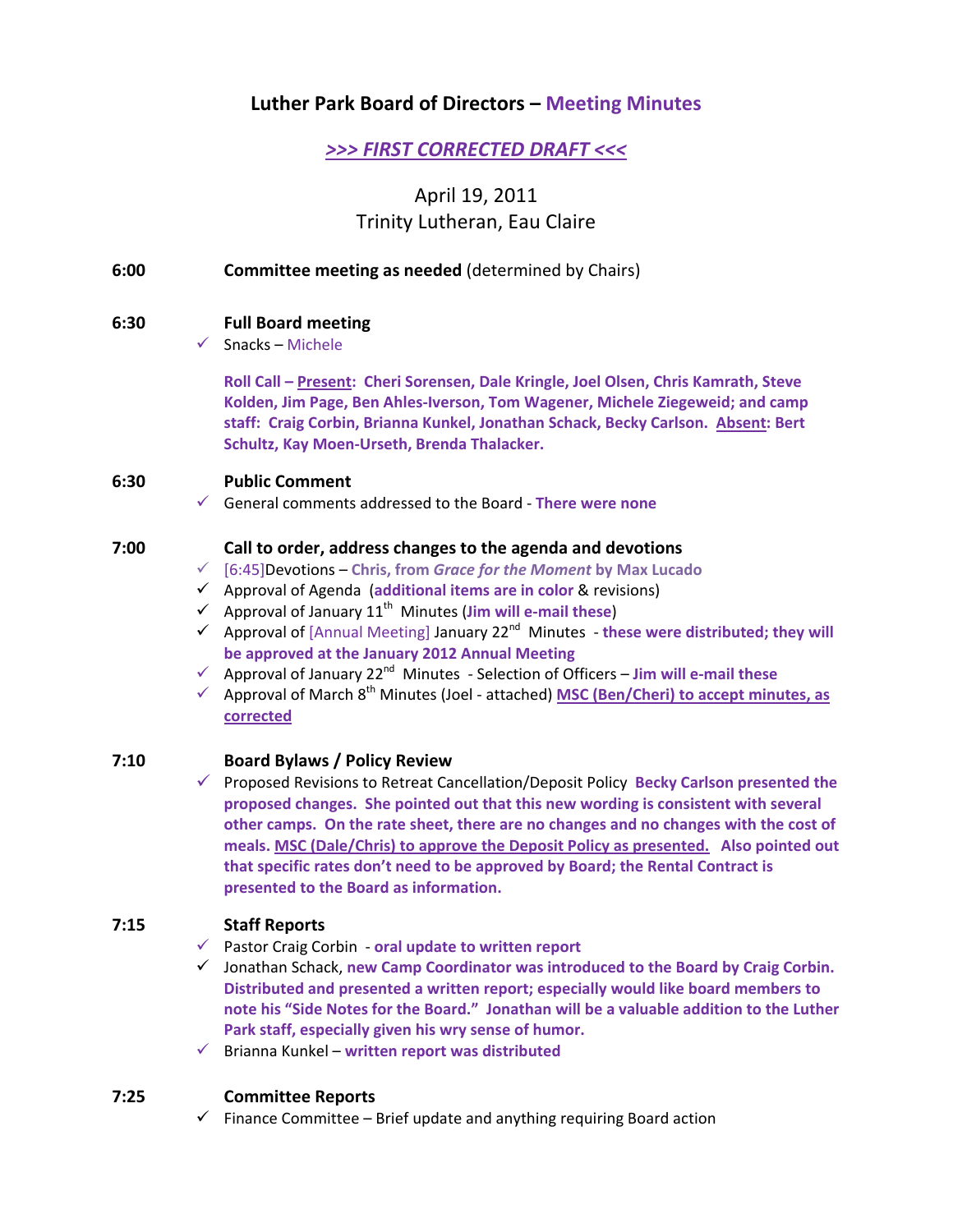- 9 Accept Financial Report **MSC (Jim/Ben) to accept Financial Report as presented.**
- 9 Property Committee ‐ *Brief update* and anything requiring Board action **Dale gave a status report: Pool will be painted in the spring (about \$850); three youth groups will arrive to clean up the yard; boat lift will be moved; cost for a mini‐remodel of Covenant would be approx. \$1,000 per room; logging of Luther's Woods in 2013; Dave Dobbs reported "no major problems over the winter." MSC (Tom/Chris) to authorize Craig to proceed with logging contract, [which could happen as early as fall of 2012.]**
- 9 Program Committee (Brianna) ‐ *Brief update* and anything requiring Board action **Committee chair Ben Ahles‐Iverson noted that the Committee has been engaged this spring in reviewing the Bible Study material for 2011**
- 9 Executive Committee ‐ *Brief update* and anything requiring Board action Meeting with Luther Point Executive Committee – Mutual Management Agreement and proposed revisions. **Steve reported that the joint Executive Committees recommend leaving the costing for the next quarter the same as currently. Steve also reported the recommendation of "an auto‐renewed contract with a notice of termination date" be arranged with Luther Point regarding the management agreement. Further, Steve reported the group has had discussion of moving beyond "interim status" to "called status" for the Executive Director, as well as implications and ramifications of this action.**

## **7:40 Unfinished business**

- o Strategic Planning Congregational Visits & planning **Cluster coordinators will be Cheri (cluster 1), Kay [?] (cluster 2), Steve (cluster 3) and Tom (cluster 4). These will attempt to coordinate congregation visits among Board members of each cluster.**
- o Constitution and Bylaws process / next steps

Task Team (Tom, Bert, Mike W. & others?) – **no action to report**

- o Personnel Policies Task Team (Steve & Ben) **no action to report**
- o Meetings scheduled
	- Summer meetings at camp (set dates) **see end of minutes** Summer cook out for Camp Staff ‐ **Briana and Jesse will notify us of date**

## **8:00 New Business**

- o Discussion on Committee Meeting schedules **committees will arrange**
- o First Lutheran Foundation, Eau Claire: **MSC (Tom/Ben) to authorize Brenda and Steve to assign appropriate documents. 50K short term interest free loan be rolled into the larger and longer term loan.**
- o **Terrorism Risk Insurance – MSC (Michele/Jim) to reject terrorism risk coverage**
- o **Sterling Bank – signatories – MSC (Ben/Jim) the following as signatories for the Money Market Acct and the Checking Acct at Sterling Bank: Brenda Thalacker, David Dobbs, Craig Corbin and Becky Carlson.**
- o **Sterling Bank – Line of Credit – MSC (Dale/Cheri) to renew Line of Credit with Sterling Bank [\$50,000 for up to one year].**
- o Discussion Regarding Review / Reflections of Board retreat with Mark Burkhardt **Board requests that staff e‐mail the Financial documents and Staff Reports by the Friday preceding the monthly Board meeting. Craig will inform staff. M. Burkhardt recommends adding an educational component to the meeting agenda; this will begin with the May 2011 meeting.**